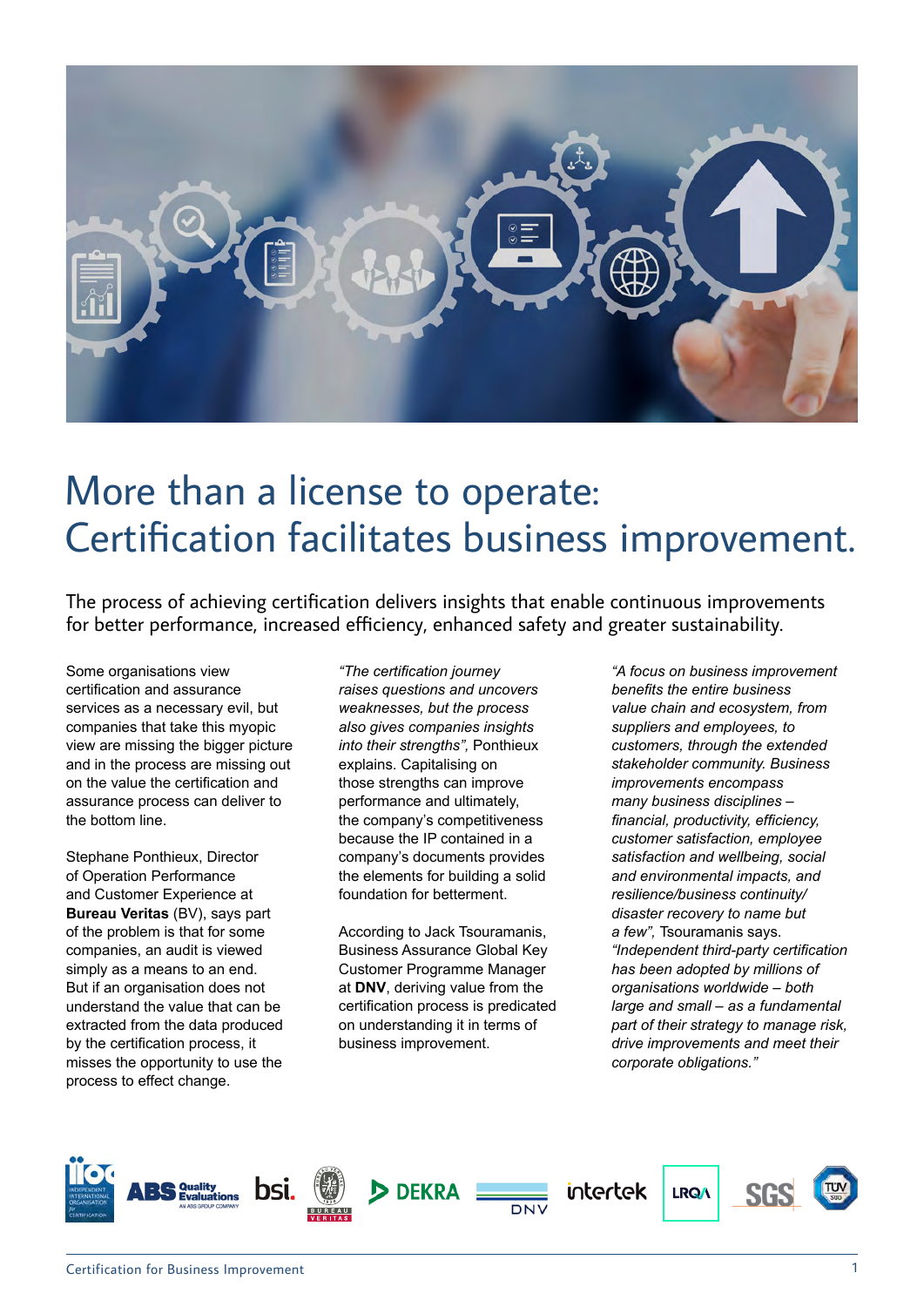Kevin Smith, Head of Certification Products – **LRQA**, says the value of third-party monitoring is that it lets companies know if they are doing the right things by giving them a new perspective that enables them to visualise performance through a different lens.

*"Certification looks at a point in time, but ongoing surveillance periodically takes the pulse of the business"*, Smith explains. The information that emerges from an audit helps companies make iterative changes that allow them to keep their competitive edge. Because the standards require companies to improve, he says, *"A business that isn't improving de facto isn't complying with the standard."*

Alfred Au, Global Technical Director for Assurance at **BSI**, says although compliance is the first thing people look at, a key element in every standard is ongoing improvement. *"The true intent of the standard is to support an organisation from a business perspective, and the value a company derives from the process is determined by how seriously companies take the findings."*

Ahmad Al-Khatib, Business Development and System Certification Director at **BSI** agrees, *"Engaging an organisation's leadership team in an audit helps the company culture to evolve by supporting the organisation and acting as a catalyst to embed best practices in the company's DNA."* 

*"Certification is about unlocking an organisation's performance and effectiveness. It is an instrument for helping a company become more successful, more sustainable and more resilient."*

When a company recognises the extent of the value, Al-Khatib says, *"Certification is no longer a 'nice to have'. It becomes a strategic business imperative the company uses to become fit for purpose, to continue to be resilient, to continue to be sustainable, and to continue to be successful."*

## Stages of a certification audit

- **Auditors review a documented system against a standard and 1 according to the scope of certification – to ascertain the organisation's preparedness for the certification audit. At this stage, auditors are making sure the systems in place meet the requirements and scope of the certification as well as the needs of the organisation.**
- **During the certification audit (aka Stage 2 Audit) experts check 2 compliance with requirements in the standards as well as the organisation's own procedures.**
- **Certification is awarded when the auditors determine a company 3 meets all the critical requirements.**
- **Achieving certification triggers the beginning of the continual 4 improvement journey.**
- **Ongoing surveillance visits, conducted at defined intervals, ensure 5the organisation maintains the management system against the requirements of the standard and continually works to improve it.**

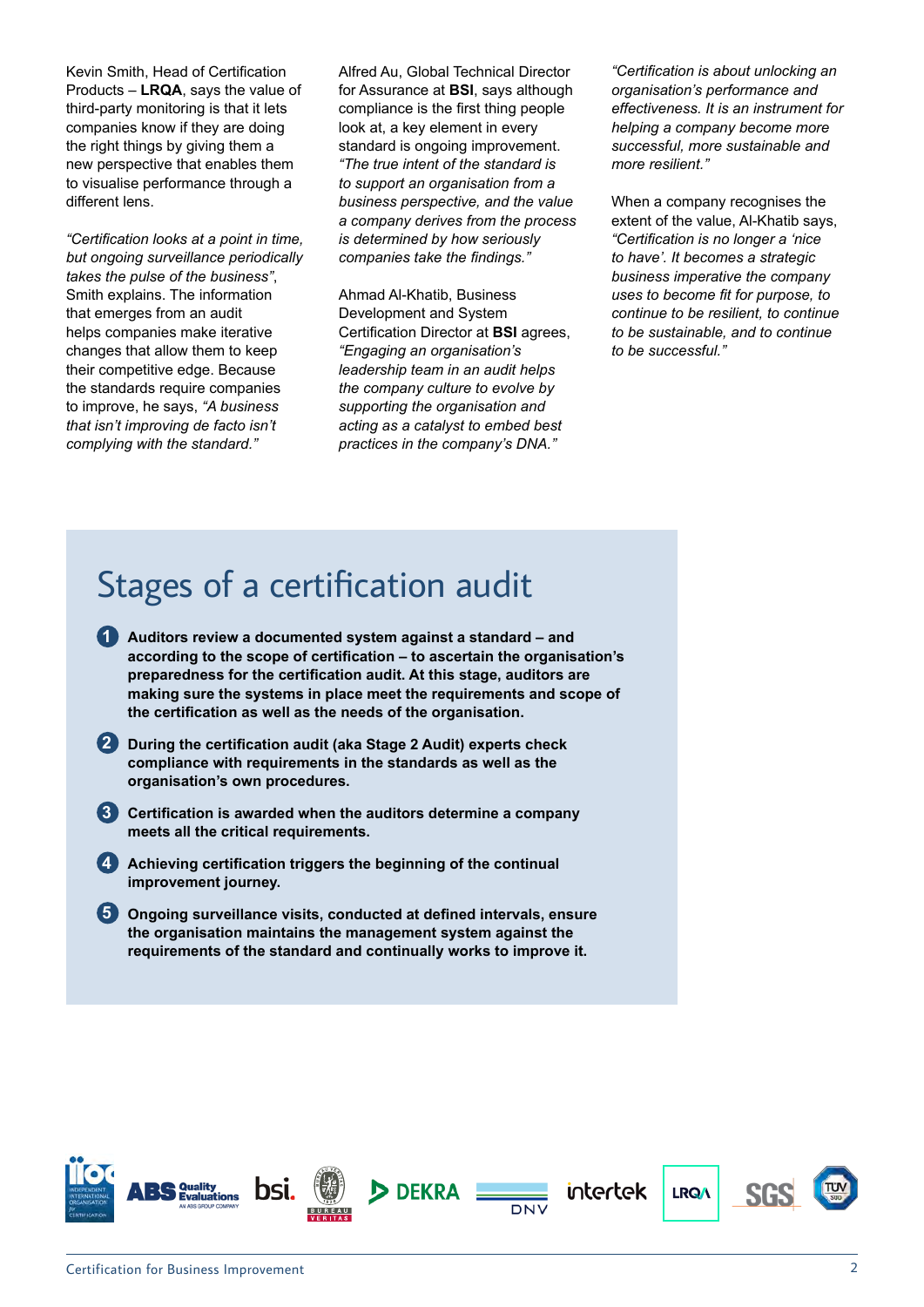

#### Improving risk management

**One of the ways companies achieve success through the auditing and certification processes is by reducing risk.** 

Having an independent party perform an audit is a distinct advantage because it provides a different perspective that helps the company see beyond what is on the surface, says **TÜV SÜD** Global Product Performance Manager Sustainability Sara Brandimarti. The audit creates what she refers to as 'a map' that allows an organisation to understand where risks are so they can be addressed.

The key to gaining critical risk insights is to gather complex information across a company, she explains, noting that in the absence of an audit, most companies rely on individual process owners to share information.

*"Many problems do not belong to one process. They lie between processes"*, Brandimarti says, *"and an audit breaks down boundaries."* 

The findings of an audit allow the company to understand where there are criticalities that they otherwise would not see. *"This is a huge opportunity to resolve risks that allow a company to be more competitive"*, she says.

According to Cy Sharp, Global Certification Manager at **ABS Quality Evaluations**, while everything in the standard is critical, some things are *"more critical"*, and risk-based processes are at the top of the list.

Sharp believes improving processes can reduce risk to worker's health and safety, improve sustainability and ensure that the quality of products and services meets expectations.

*"Every company is doing management review as part of the process required to maintain certification, but many companies are not as effective as they could be because they're missing the chance to dive in and make that management system more riskbased and robust to help them grow as a company". Experienced auditors can help companies get the best value from their efforts by using the management system assessment to identify risks. "We help by encouraging companies to become as prescriptive as possible within their management system so they can get consistent outputs",*  he says.

One of the ways this happens is by identifying weaknesses, which Sharp defines as *"opportunities to capture improvements."* These opportunities often become evident through a nonconformance.

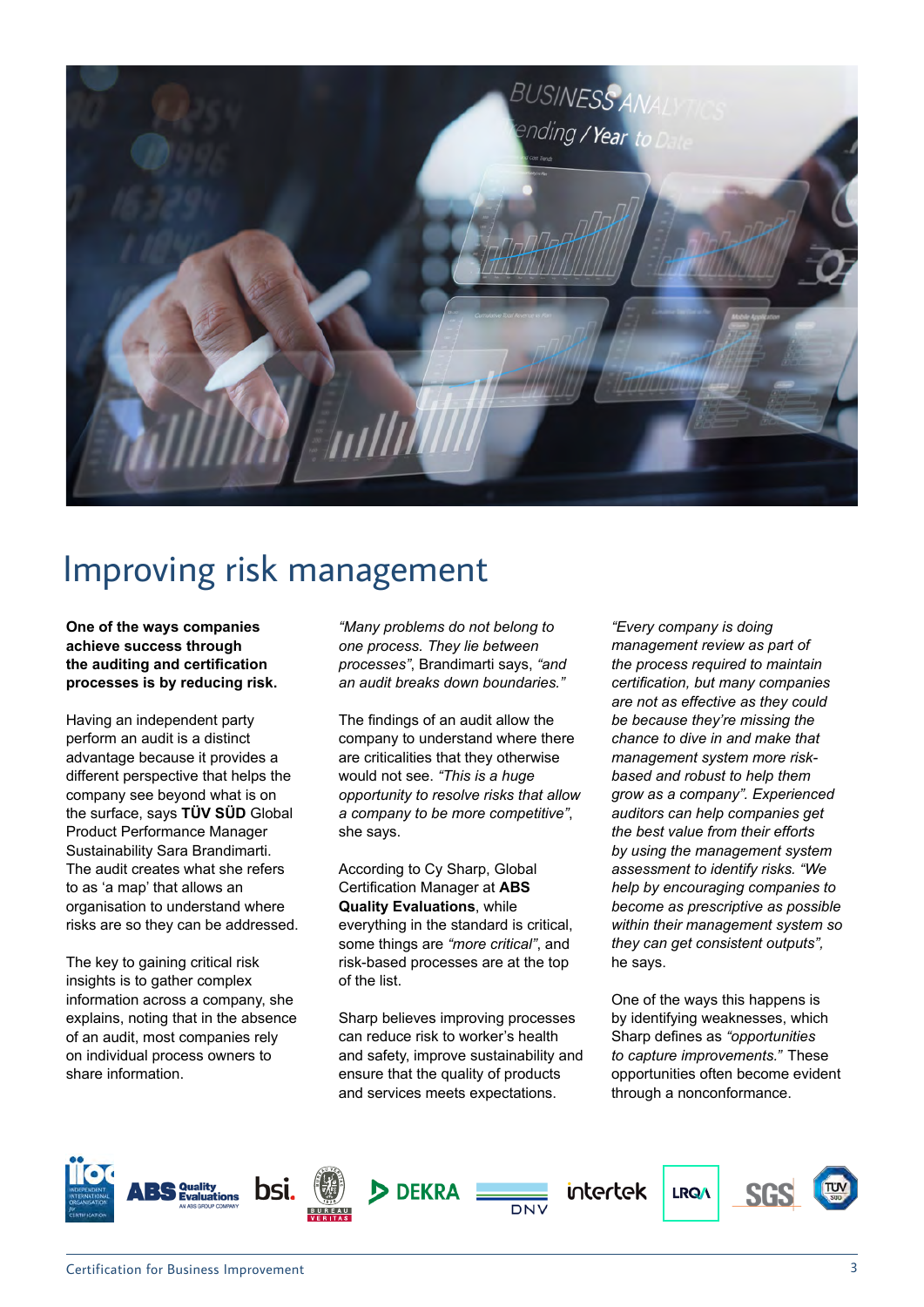*"While there are different flavours of nonconformances, it is those that speak to the effectiveness of a process that stand out from the rest because we are calling out the fact that a process is not as effective as it should be",* Sharp explains. *"This puts a company to task and tells them, 'You have a process, you're doing the process, but you're doing it incorrectly,'* or *'You're missing the point behind what the process was designed to achieve'."*

*"Recognising where an established process falls short is the first step in initiating refinements that ensure the process remains effective"*, he says.

Jonathan Hall, Global Head of Certification at **SGS** agrees. *"When we identify a nonconformance, we make sure companies are identifying the root cause, not just identifying a problem and putting a plaster on it. Knowing the root cause and how far an issue extends in the organisation allows the company to truly address critical concerns."*

#### Audit leads to improved supply chain management

In some cases, an audit uncovers a risk that would not have surfaced under normal day-to-day operations. For a company being audited by **TÜV SÜD**, inaccurate reporting in the logistics department was misrepresenting activities that were negatively impacting supply chain management.

In the course of an audit, it became apparent that the logistics manager was not appropriately reporting what was happening in their department. Workers were not following established procedures, and an already strained supply chain was close to breaking. Without the audit, this problem would not have surfaced until there was an incident, which would have had significant repercussions on production and profits.

The verification process revealed a potentially debilitating failing. With the weakness exposed, company leadership implemented structural changes to ensure the procedures would be followed correctly so the supply chain would be strengthened and productivity would not be jeopardised.



LEVERY company is doing Management Review as part of the process required to maintain certification, but many companies are not as effective as they could be because they're missing the chance to dive in and make that management system more risk-based and robust to help them grow as a company.

**Cy Sharp Global Certification Manager ABS Quality Evaluations**

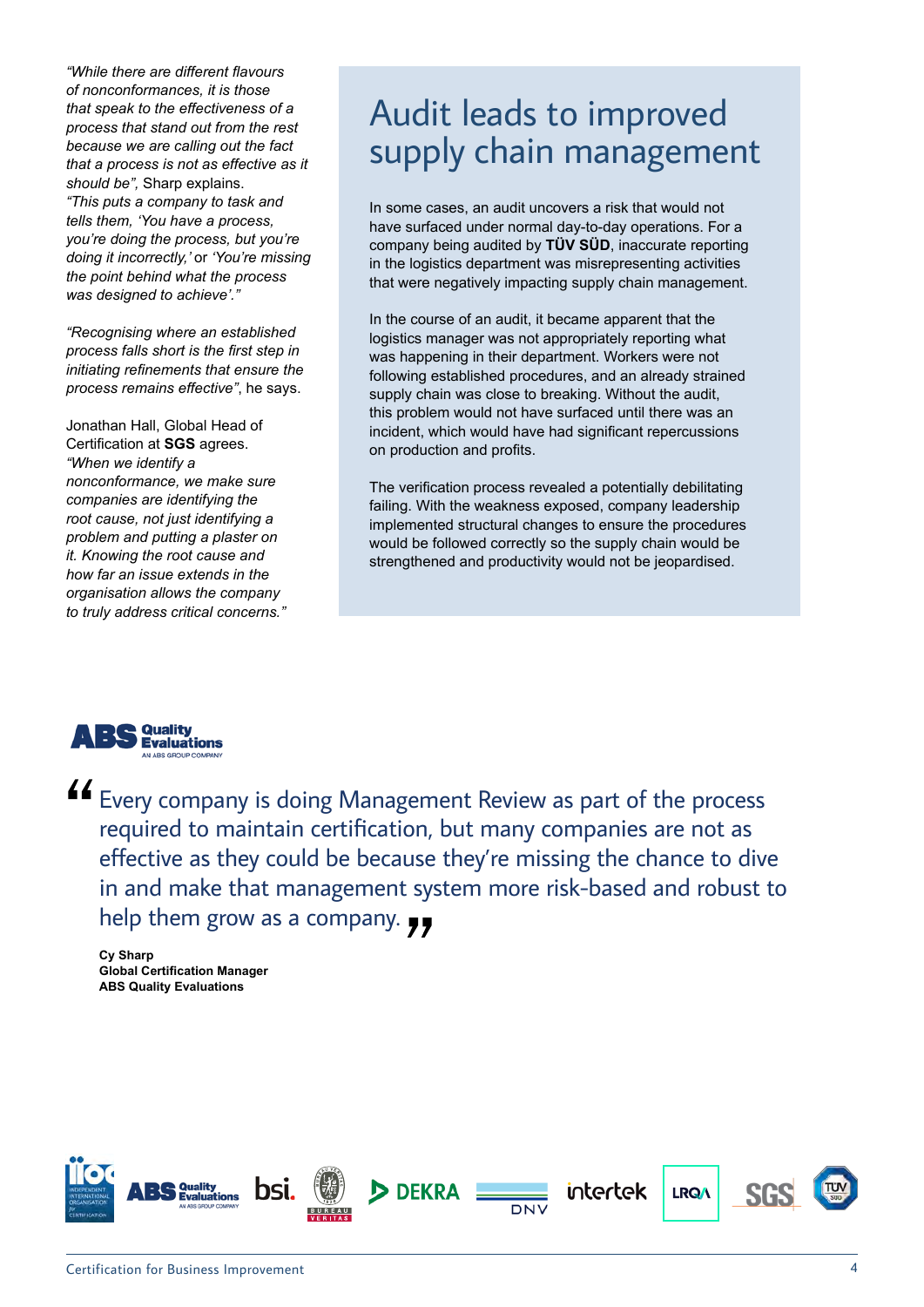

## Establishing objective evidence of ESG performance

*"Corporate social responsibility is the main yardstick by which global organisations are measured",* says **DNV**'s Jack Tsouramanis, *"and management systems play an intrinsic role within the ESG strategy and aspirations of many companies."*

Consumer awareness and expectations are undergoing profound changes that impact buying habits and investment decisions, so ESG performance is becoming increasingly important. This is something DNV welcomes, according to Tsouramanis, who says his company is investing heavily to help companies stand up under scrutiny.

*"It is essential that we continue to evolve and remain relevant as an industry as the business landscape changes"*, he says. *"The rigour and independent oversight associated with management system certification provides the ideal foundation upon which clients can build an ESG strategy and allows them to be trusted and credible for shareholders, stakeholders and customers"*,

something Tsouramanis believes is absolutely critical.

Third-party audits also help companies establish credibility and avoid accusations of greenwashing, which **DEKRA** Head of Strategic Development David Salmon says has become a serious concern.

Certification services introduce rigour to assessments and provide companies with unbiased evidence that ESG objectives are being met. This is particularly important for companies that have set ambitious goals. *"The higher the pedestal you put yourself on, the harder you are going to fall if the claims you are making are untrue"*, he says.

Third-party assessments help companies protect their brands too, Salmon says. *"Protecting brand value is a massive issue, and with social media, accusations can spread quickly. If a company is not guilty of infractions, audit data clearly shows when claims are specious*."

#### **Certification** validates commitment to energy management

**ABS Quality Evaluations**  has awarded ISO 50001 certification to the Corporation of the City of Mississauga, Ontario, Canada, for its Energy Management System, which includes community and recreation services at the Frank McKechnie Community Centre – the first municipal facility in Canada to achieve this certification.

ISO 50001 supports energy management system development based on a model of continual improvement that ensures more efficient energy use through the creation of policies and plans with fixed targets and objectives.

The certification earned by the City of Mississauga highlights its leadership in energy conservation and its commitment to a sustainable city for its residents by demonstrating its alignment with the long-term vision of becoming a 'zero-carbon' city.

*"Our city and environment is changing"*, says Paul Mitcham, city manager and chief administrative officer for the City of Mississauga. *"This certification is a great testament to our commitment to improving building energy performance while advancing our Five Year Energy Conservation Plan (2019-2023) and Climate Change Action Plan."*

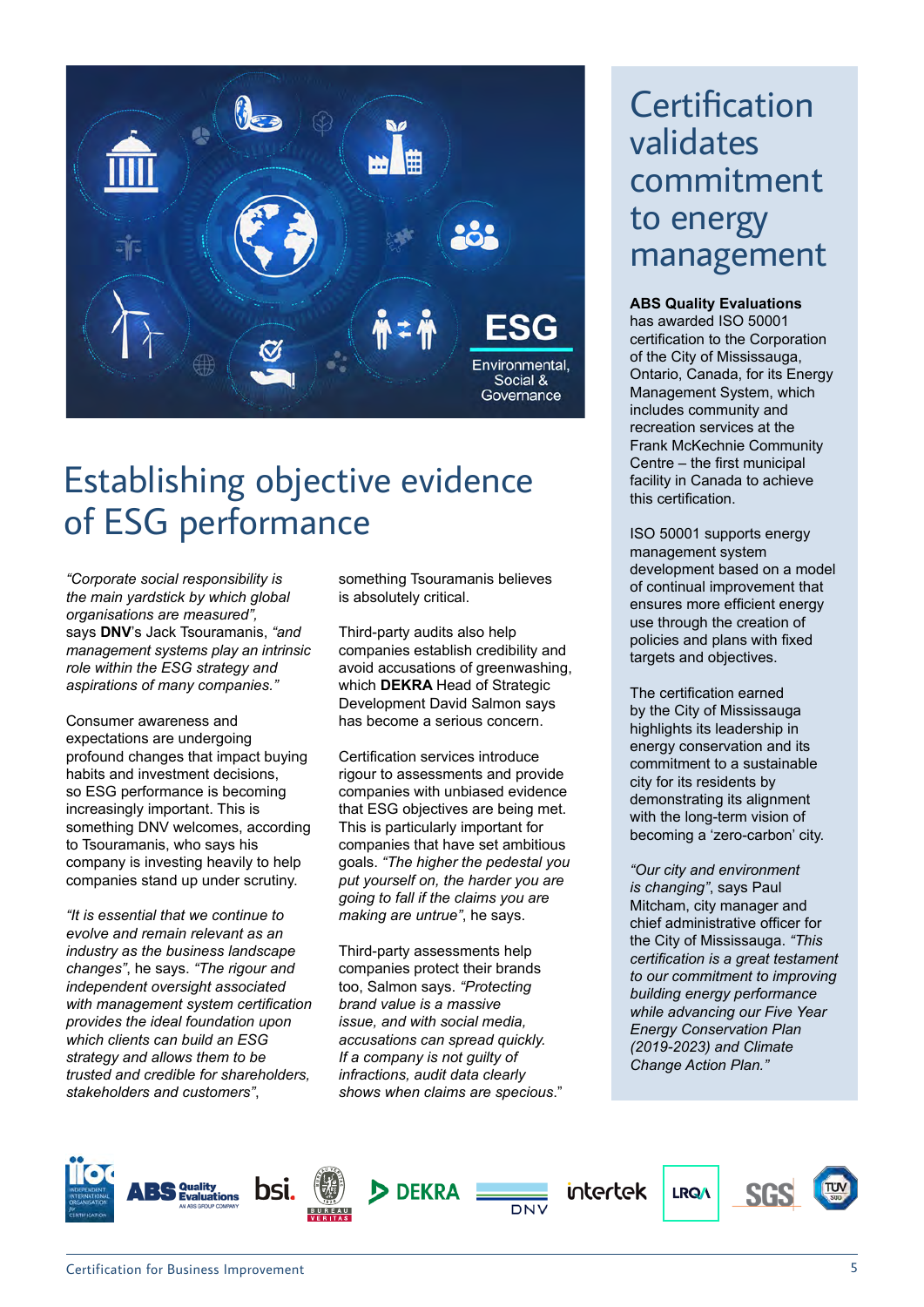## Digging into the data

According to **BSI** Group Senior VP Global Assurance Marketing Janice Gaub, *"Certification used to be like Harry Potter, tucked away under the stairs. Now, it's integral to a company's business success".*  The reason is that companies are starting to see value in the data gathered during the process, she says. *"Data is empowering because it leads to insights that enable business improvement."*

Unlocking the power of the data means better decision-making and a greater understanding of the broader reaching implications of those decisions, she explains, noting that AI *(Artificial Intelligence)* and ML *(Machine Learning)* can capitalise on the data and continuously learn from it to refine operations. *"Businesses have all this great data because they are certified", Gaub says.*

Helping companies compile data is half of the picture says **DEKRA**'s David Salmon. The other half is helping them figure out what data has value in terms of their business objectives.

*"There's a big difference between big data and just having a lot of data",*  Salmon says. *"Everyone is protective of data value, but the truth is that some data is valuable and some isn't."*

One of the roles of the certification body is to help companies determine what data will contribute to better business decisions and to focus on only that portion of the data. *"You don't need to collect everything",*  he says. *"We can point companies in the right direction about what data they should be continuously collecting for us to help them in the future and to demonstrate to us how they've improved."*

# hsi.

**44** Certification used to be like Harry Potter, tucked away under the stairs. Now, it's integral to a company's business success.

**Janice Gaub Sr. VP Global Assurance Marketing BSI Group**

#### Certification delivers service continuity

**OCTO Telematics Group S.P.A, a leading provider of telematic services and advanced data analytics for the insurance sector, has more than six million connected users worldwide and the largest database of vehicle telematics data in the world.**

Third-party audits and information security management system certification from **LRQA** help OCTO demonstrate it has the processes and procedures in place to protect business critical information and data. This, combined with an ISO 9001 certified quality management system, ensures that customers can trust the quality and security of OCTO products and solutions.

*"OCTO began implementing quality and information security management systems over 10 years ago. Since then, and as our business has become increasingly global, we've begun to adopt a more progressive and integrated approach that is strongly aligned with business processes",*  says OCTO Chief Information Security Officer Attilio De Bernardo.

*"We identified LRQA as the certification body that could add value and help us achieve this. The result is an effective integrated system that demonstrates the OCTO vision to the wider business, customers and suppliers."*

OCTO had a continuity plan prior to certification, but the company's entire executive committee gave a strong mandate to strengthen that plan to face the most unprecedented situations, a crucial decision that meant OCTO had started the ISO 22301 Business Continuity Management certification process long before the COVID-19 pandemic had an impact.

*"As a result, during the pandemic, we were able to guarantee the total continuity of our services in every part of the world. Our certification… is a clear management choice that provided assurances to our customers",* De Bernardo says.

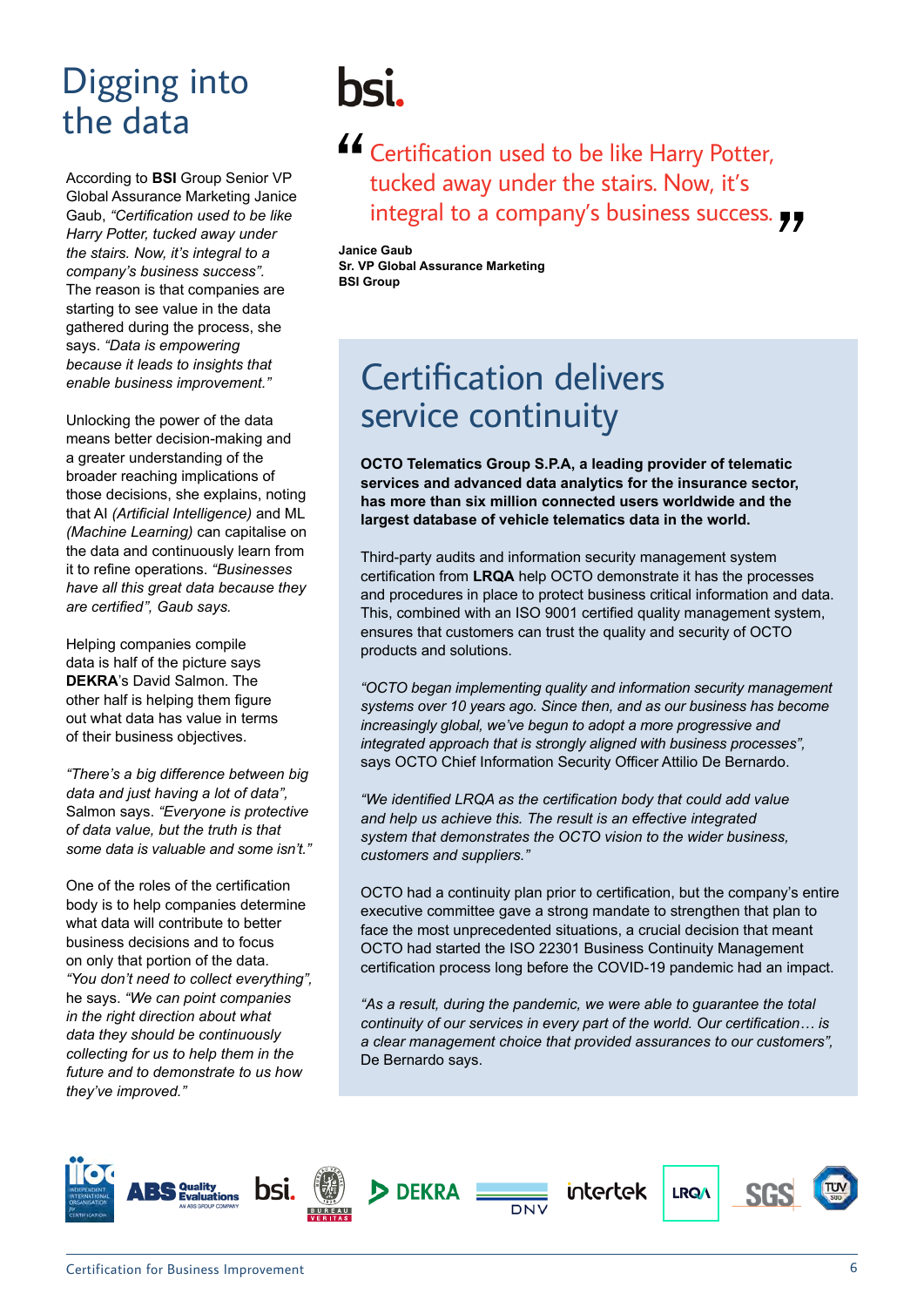# The value of benchmarking

Showing improvement is integral to maintaining certification. The data gathered about a company during an audit to establish a benchmark helps companies see exactly where advances are being achieved.

*"What we provide is not a direct comparison with a competitor"*, **DEKRA**'s Salmon explains. It is a measure of the company's performance at the time of the audit that can be used for comparison at another point in time to see how the company measures up.

A benchmark is a tool that allows the company to determine the types of information it should be gathering to enable the best comparison in the future.

*"In the findings, we're giving companies their status, and they use that information to target areas for improvement"*, he says.

The same logic applies to a localised problem, says **BV**'s Stephane Ponthieux. When one location is not performing as well as others, the irregularity shows up, and the company can easily go straight to the site to investigate the issue further.

In large companies with multiple sites, benchmarking data can be used internally to observe performance variations among locations.

*"Where there is a common issue that is impeding performance in multiple locations, the company can tackle it globally"*, he says.

This has tremendous value because it also allows companies to identify strengths that can be replicated.

# Benchmarking through consolidation

A leading, global facilities management company with operations in many countries was engaging with multiple bodies for their certifications to ISO 9001 *(quality)*, ISO 14001 *(environmental)* and ISO 45001 *(health & safety, OHSAS 18001 at the time)*. This approach was very costly and inefficient. With no central coordination and oversight and certificates on different cycles with multiple expiry dates, their ability to get the best value from the certification process was limited.

The **DNV** team embarked on a certification consolidation journey with this client to provide both financial and operational benefits by rationalising the number of certification providers to a single body that could meet their global QHSE certification requirements. DNV set up multi-channel communication with each country and established a comprehensive project plan that clearly mapped the certification consolidation process, how it would be mobilised, and the ongoing review and monitoring. They created a robust project governance and auditing structure with clearly defined roles, responsibilities, and client interfaces and defined concrete milestones to track progress. With a solid system in place, DNV began the process of consolidation and alignment.

This process resulted in a new certification that encompasses 236 sites in 20 countries supported by an integrated audit approach. Through the powerful digital platforms and tools at its disposal, DNV provides a holistic overview of the company's certification that is underpinned by a suite of tailored reports consolidating the results of the global audits, which contain valuable performance and benchmarking information to support ongoing business improvement.



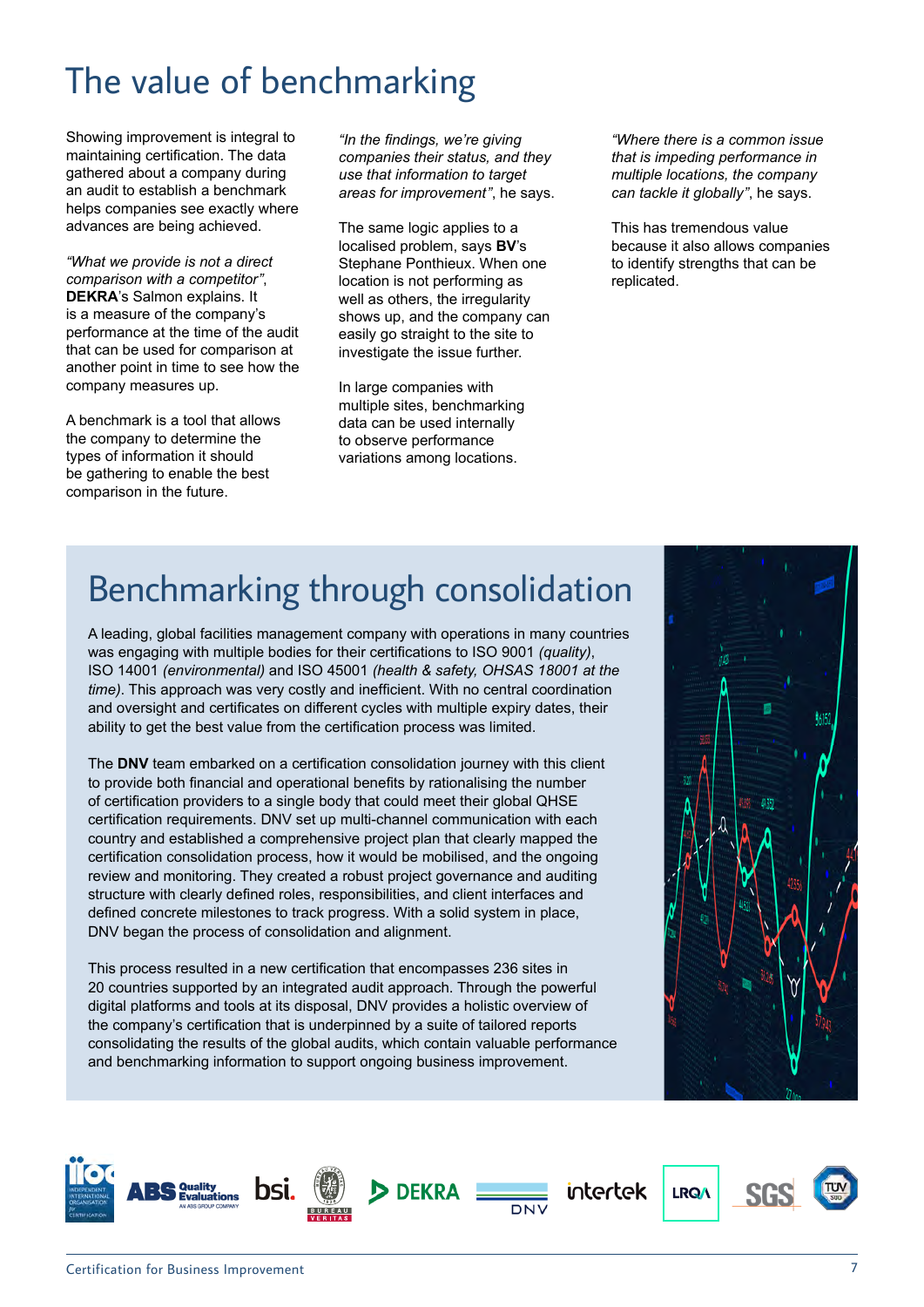## Partnering for success

Using an audit effectively requires a company to think about the process differently and to see the auditors as partners rather than adversaries. That change in thinking changes everything, says **SGS**'s Jonathan Hall.

*"It gives us a new perspective because we can have a conversation at the start of a process and ask about areas where there are concerns"*, he says. *"We can look at internal audits before our audit begins and tease out stuff that we might not have been able to see otherwise."*

Although this is a relatively new concept, **LRQA**'s Smith believes companies can make the mental transition to seeing the auditor as a partner relatively easily when they recognise that in paying for an audit, the company is paying for an expert opinion.

Auditors are not just ticking boxes. They are looking at processes, gathering and analysing data, and generating a report in the process of granting certification. *"The executive summary of the audit report gives a synopsis of the strengths and weaknesses of the company's* 

*systems and identifies areas of improvement for the business"*, Smith says, *"but there is a lot of verbal feedback during an audit as well that can include suggestions for improvement."*

The dialogue during the audit also introduces the opportunity for the company to ask questions of itself, he says. Instead of simply looking at processes in terms of passing the audit, the company can look at itself more critically and ask, *'Why am I doing this? Is it improving what we do or just meeting the standard? What's the worst that can happen if I don't do it?'*

Global President, **Intertek Business Assurance and Food Services**, Calin Moldovean, Intertek, agrees. *"The work we do is really helping a company manage its business in a better way"*, he says. Instead of thinking, *"Someone's going to find things* 

*that jeopardise certification"*, the organisation sees the output of audits as inputs to management decision-making process and strategy, and the positive impact on the business is unmistakable. This level of input happens when the audit team gets to know the client organisation and appreciates why the management system has been defined in a particular way with a particular focus, Moldovean says. This level of understanding allows the auditors to challenge the company on its decisions by holding up a mirror and asking difficult questions: *'You took that direction. How is that process being implemented?'*

In short, he says, as a partner, the auditor can draw attention to areas that meet the letter of the law but not the spirit of the law. *"It isn't lecturing"*, he says. It is looking critically at operations – not simply at meeting criteria for certification – and understanding what makes a difference in terms of quality, risk, and performance. We can ask, *'Does the behaviour we're observing match your goals as an organisation, or is it just fulfilling the standard?'*

It is these sorts of observations that deliver far more value than a certificate, Moldovean says.

## Expanding business partners with BV to facilitate growth

**For companies that grow through acquisitions, integrating new businesses while continuing to meet financial performance goals is a formidable challenge that is made easier by working with a certification body.**

For one of BV's clients, employing audits and an integrated management system approach simplified the process of expanding its global presence. Collaboration with experts at BV allowed the organisation to improve its business performance and demonstrate continuous improvement as new companies were incorporated.

By capitalising on insights gained from highly qualitative audit data, the company swiftly identified problem areas and developed targeted solutions to address them, ensuring operational excellence and achieving consistent financial performance gains.

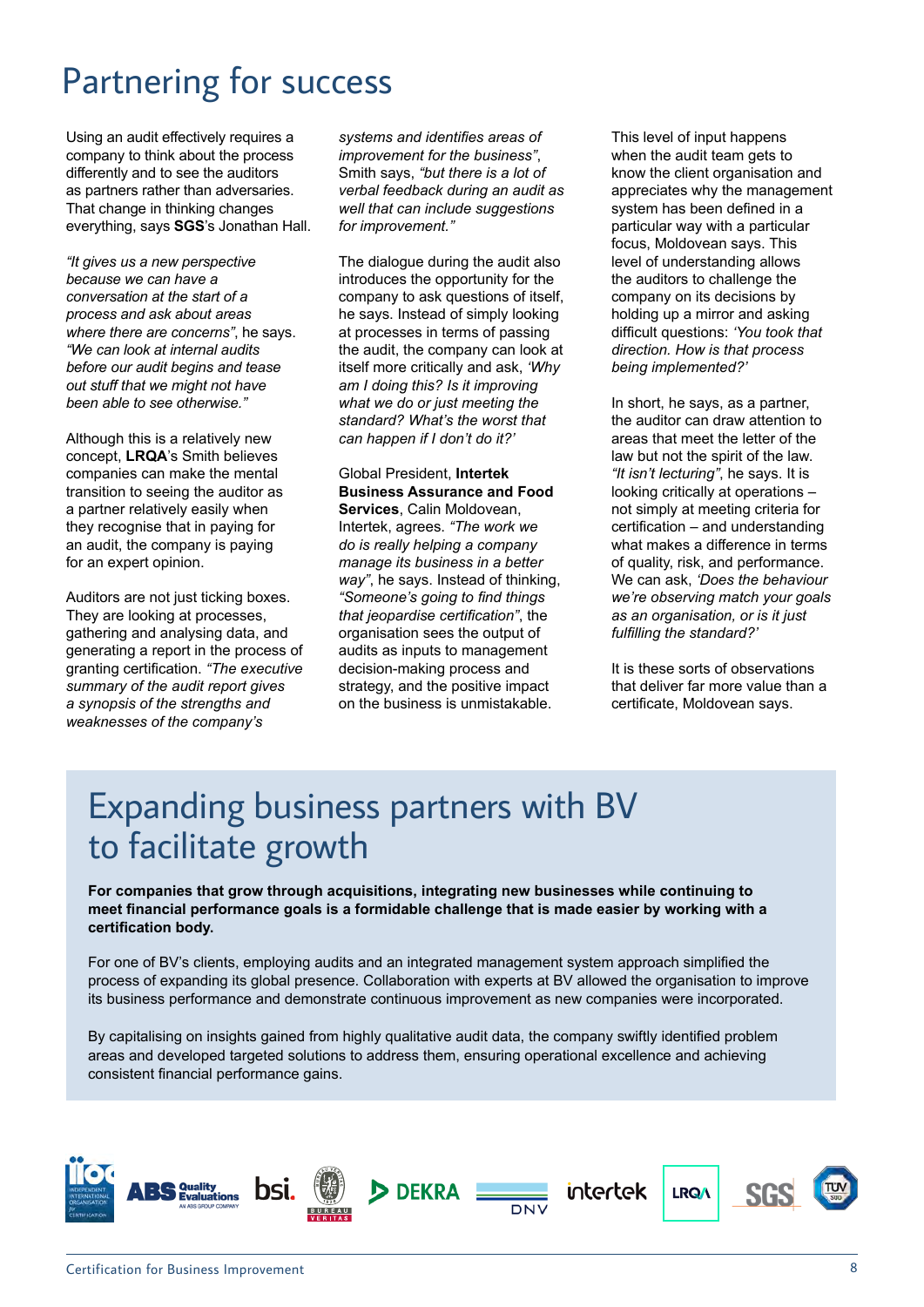

## Keeping pace with change

Jonathan Hall, of **SGS**, says one of the most significant benefits assurance services provide is that they continue delivering value as working conditions change – conditions, for example, like those that emerged as companies instituted work-at-home policies to protect employees during the Covid-19 pandemic.

*"Having staff work remotely has made procedures absolutely paramount"*, Hall says, and that means processes and systems must be in place to manage shifting conditions.

He points to a situation that many employees have encountered starting with a new company during the pandemic, noting, *"They may have worked at the company for months or even years before meeting a colleague or coworker."*

In situations like this, where workers are dealing with isolation, *"Working with SGS helps companies use systems to keep a handle on driving the business forward"*, Hall says.

His colleague, Global Head of Marketing Santa Marku, says working closely with a client and understanding the culture, the goals, and the specific conditions is the best way to provide what each client needs. *"It's all about supporting them around their business rather than purely focusing on selling all the time. A more data-driven and structured approach to improvement means we can share relevant content that will help clients assess their situation and then take steps they need to thrive."*

That happens, she says, by staying alert to subtle changes and signals over time and taking action.

# Change made easy

**BSI works with companies to unlock exceptional performance. For one company, focusing on its quality management system (QMS) with the help of BSI experts allowed it to work through internal changes without compromising performance or safety.**

Certification enabled us to apply process-based thinking and reach continuous improvement while carrying out change. This comprehensive Quality Management System took our tailored fast-turnaround and cost-effective services to the next level.  $\bullet\bullet$ 

**Aerospace company, Netherlands**